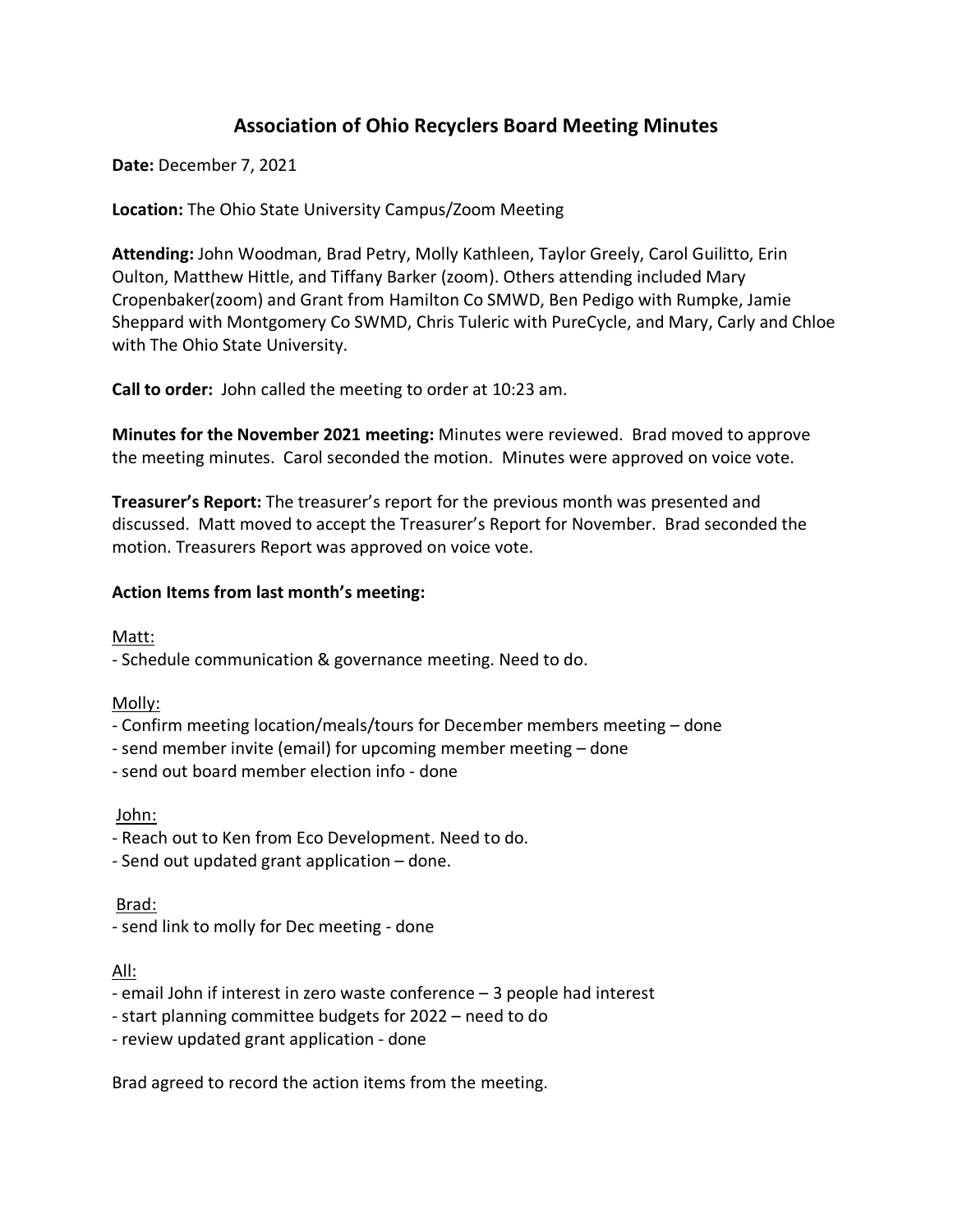### **Election Results:**

Matt presented the results of the online election for the AOR Board of Directors seats that expire on December 31, 2021. The following board members were re-elected:

-Molly Kathleen, The Ohio State University representing Education Membership

-Brad Petry, Miami County SWMD representing At-large Membership

-Erin Oulton, GT Environmental representing General Business Membership

And AOR welcomed a new member of the Board: Mary Cropenbaker, Hamilton County SMWD and representing At-large Membership

#### **Officer Elections**

The currently serving officers indicated they were willing to continue in their roles. Taylor made a motion to re-elect the following slate of officers:

-John Woodman, President

-Brad Petry, Vice President

-Matthew Hittle, Secretary

-Carol Guilitto, Treasurer

-Erin Oulton, Assistant Treasurer

Molly seconded the motion, and the 2022 slate of officers was approved by voice vote.

#### **New Business:**

John announced the availability of AOR's new recycling grant. The first round of applications will be due April 1st. There were some questions about the ability of a subgroup to apply for the grant. Examples included a SWMD applying on behalf of a municipality or a student group at OSU apply. Further consideration on this will happen, but it is preferred that the applicant was an AOR member.

Further discussion related to getting the info out through trade organizations, including the Ohio Township Association and the Ohio Municipal League.